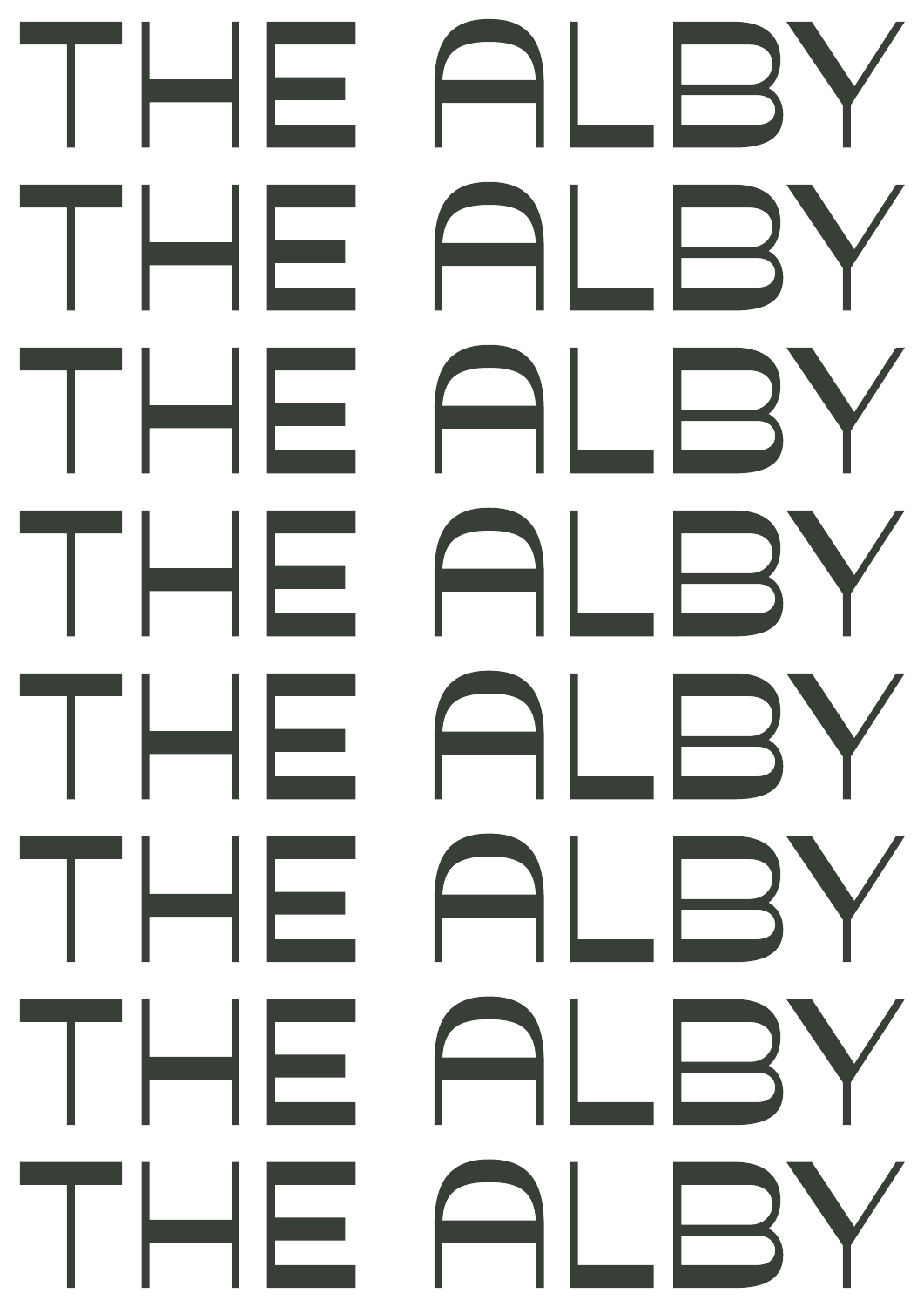### **BREAD AND** BOWLS

#### TOAST

 $$9$ 

\$15

\$17

\$16

THREE MILLS BAKERY ANCIENT GRAIN. CRACKED RYE, ORANGE & RAISIN, OR HOUSE SOURDOUGH

ALL SERVED WITH A CHOICE OF PEPE SAYA BUTTER, BROOKIE'S BYRON SLOW GINJAM, HONEY OR ALMOND BUTTER

#### ACAI BOWL

COCONUT YOGHURT BERRY PUREE TOPPED WITH SEASONAL MIXED BERRIES, BANANA, ECLIPSE HEMP & SEEDS, AND ROASTED COCONUT CHIPS GF, V, VEG, DF

| <b>POWER BIRCHER PORRIDGE</b>        |
|--------------------------------------|
| WARM ALMOND MILK-SOAKED OATS TOPPED  |
| WITH PALEO GRANOLA & SEASONAL FRUITS |
| GF. V. VEG. DF                       |
| <b>BREAKFAST BURGER</b>              |

DOUBLE SMOKED BACON, FREE-RANGE FRIED EGGS, HASH BROWN, TOMATO RELISH & SWISS CHEESE

#### SOURDOUGH SANDWICHES

| HOUSE MADE HASH BROWN & GRILLED<br>MUSHROOM WITH SWISS CHEESE & TOMATO VEG                | \$16 |
|-------------------------------------------------------------------------------------------|------|
| DOUBLE SMOKED HAM & SWISS CHEESE<br>$+TOMATO$ \$2                                         | \$12 |
| BLT WITH DOUBLE SMOKED BACON, COS<br>LETTUCE, ROASTED TOMATO & AIOLI<br>+SWISS CHEESE \$2 | \$14 |
| RUBEN WITH CORNED BEEF, SWISS CHEESE,<br>PICKLES. SAUERKRAUT & SPICED MAYO                | \$17 |

# PLATES

#### BUTTERMILK PANCAKES

THREE BUTTERMILK PANCAKES SERVED WITH MIXED BERRIES, WHIPPED MASCARPONE, WARM MAPLE SYRUP & GRANOLA VEG

#### EGGS ON TOAST

POACHED, FRIED, OR SCRAMBLED WITH TOASTED SOURDOUGH VEG

- +AVOCADO/MUSHROOMS/ROASTED TOMATO/ HASH BROWN \$4
- + B A C O N / C H O R I Z O / TA S M A N I A N S M O K E D SALMON \$5

#### ALBY BREKKY

SMASHED AVOCADO, POACHED EGG, SMOKED SALMON, FRIED CAPERS, HERB SALAD, FETA CHEESE SERVED ON TOASTED SOURDOUGH \$24

#### **BIG BREKKY**

CHORIZO, ROASTED MUSHROOMS, HOUSE-MADE HASH BROWN, DOUBLE SMOKED BACON, ROASTED TOMATO, BAKED BEANS SERVED WITH TOASTED SOURDOUGH \$24

#### EGG IN HELL, "SHAKSHUKA"

BAKED EGGS IN A SIMMERING TOMATO SAUCE & SPICES SERVED WITH TOASTED SOURDOUGH VEG

#### EGGS BENEDICT

PAN-FRIED BUTTER SPINACH, DOUBLE SMOKED HAM OR BACON, HOLLANDAISE SERVED ON AN ENGLISH MUFFIN +TASMANIAN SMOKED SALMON \$3 \$21

V—VEGAN GF—GLUTEN FREE NF—NUT FREE

VEG—VEGETARIAN

\$19

\$12

\$21